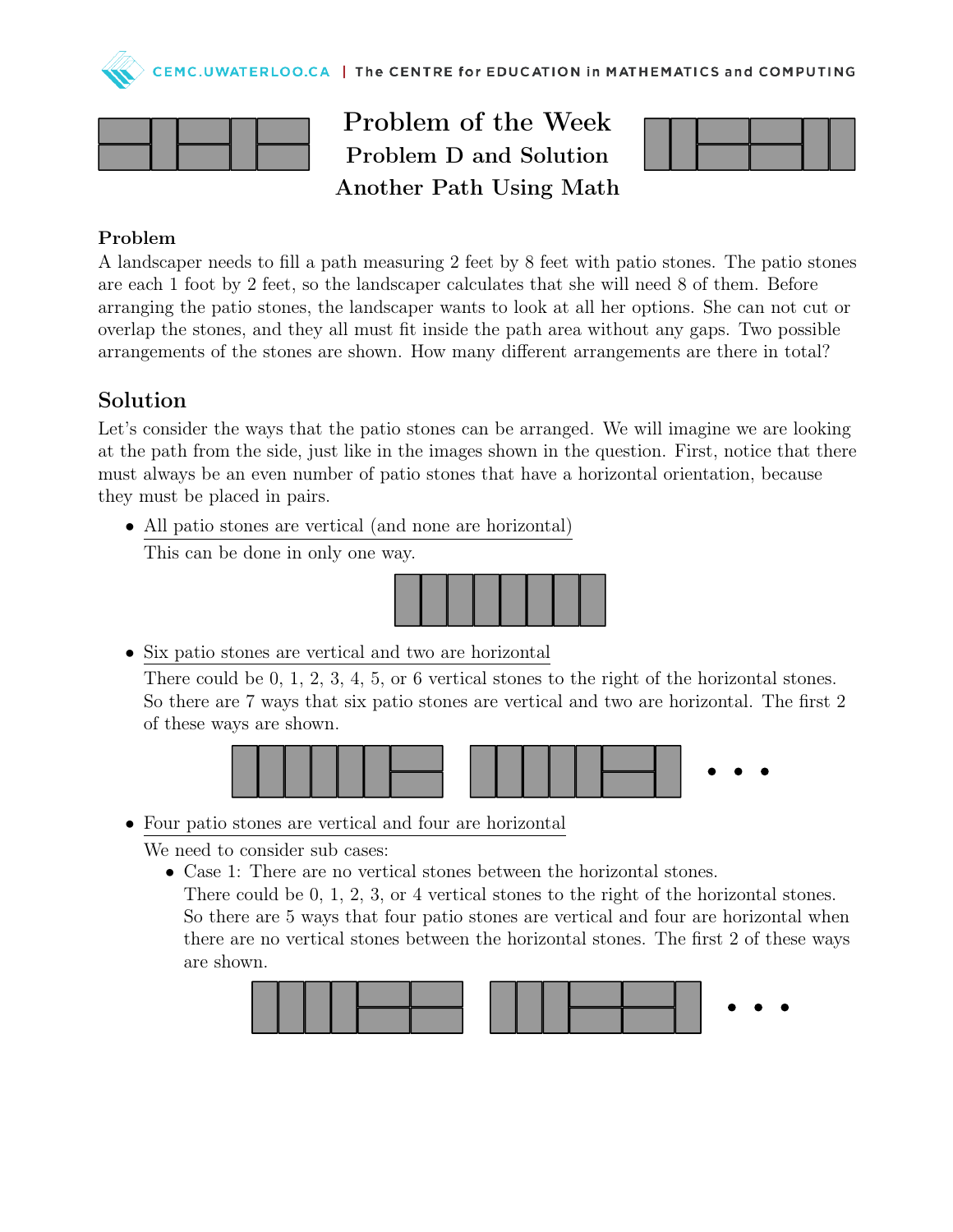- - Case 2: There is one vertical stone between the horizontal stones. There could be 0, 1, 2, or 3 vertical stones to the right of the rightmost horizontal stones. So there are 4 ways that four patio stones are vertical and four are horizontal when there is one vertical stone between the horizontal stones. The first 2 of these ways are shown.



• Case 3: There are two vertical stones between the horizontal stones. There could be 0, 1, or 2 vertical stones to the right of the rightmost horizontal stones. So there are 3 ways that four patio stones are vertical and four are horizontal when there are two vertical stones between the horizontal stones. The first 2 of these ways are shown.



• Case 4: There are three vertical stones between the horizontal stones. There could be 0 or 1 vertical stones to the right of the rightmost horizontal stones. So there are 2 ways that four patio stones are vertical and four are horizontal when there are three vertical stones between the horizontal stones.



• Case 5: There are four vertical stones between the horizontal stones. There cannot be any vertical stones to the right of the rightmost horizontal stones, because they are all in between the horizontal stones. So there is 1 way that four patio stones are vertical and four are horizontal when there are four vertical stones between the horizontal stones.



- Two patio stones are vertical, six are horizontal
	- Case 1: There are no horizontal stones between the vertical stones. There could be 0, 2, 4, or 6 horizontal stones to the right of the rightmost vertical stone. So there are 4 ways that two patio stones are vertical and six are horizontal when there are no horizontal stones between the vertical stones. The first 2 of these ways are shown.